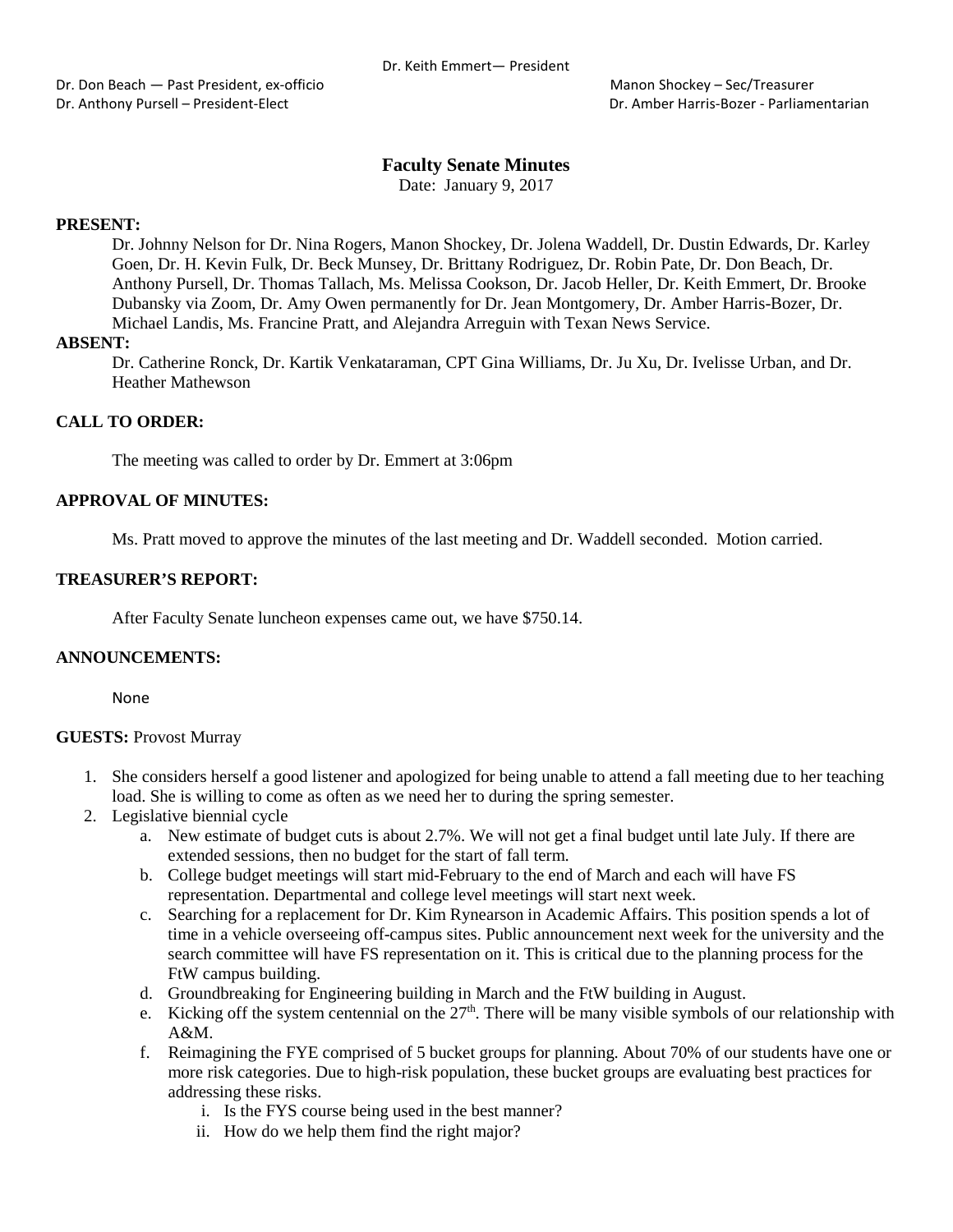Dr. Don Beach — Past President, ex-officio et al. (2008) Manon Shockey – Sec/Treasurer Dr. Anthony Pursell – President-Elect Dr. Amber Harris-Bozer - Parliamentarian

- 3. Dr. Edwards Student evaluation feedback concerns. How do we give honest feedback while not hurting their feelings? How do we retain them while being realistic? Murray- should be addressed during the first BIOL classes and contact them individually to visit after the first test. After looking closer at each situation, there are often other issues such as developmental courses or missing prerequisite. Show them the doors that are open to them. Emmert – concern over the evaluation component how it hurts the faculty member. Advising and career services is now joined to better address interests and issues as early as possible. Cluster groups based on meta-majors concept of similarly related majors and disciplines to give them the time to explore and determine abilities and interests. There will also be students who do not respond to tough love. Shockey – concern over the limited degree flexibility. Murray – the sooner we help them to belong and connect with a faculty member in their interest area, the more likely they are to be successful. Landis – social sciences agrees that students should not have to choose a major the first day. Pratt – as we see more students coming in as core complete or with up to 60 hours and curriculum flexibility. Also, concern over the age differences in junior level classes with 18 year-olds. Rodriguez – other problems is students who have criminal backgrounds, which will prevent them from entering the field they want. Murray – same age issues in teacher education, nursing, and medical lab sciences with age and experience. Continued discussion on age. Pratt – documents outliers and issues to justify potential comments or evaluation issues. Discussion and experience exchange continued. Beach – sense of entitlement and consumerism – they paid for the class so they should get the grade and diploma. Consumers not learners.
- 4. Beach Concern over the increased cost of faculty to travel, attend conferences, etc. While we do more with less, more vocal students feel cheated when the faculty member is not in the classroom and giving them grades. Murray – clearly communicate and do our best. Heller – the university is trying to streamline processes and more research on strategic priorities as opposed to just doing random projects without proper vetting. Murray – concern over balancing faculty creativity and not just business based decisions. There are also external forces that dictate some decisions and expenditures.
- 5. Emmert Proctoring exam delivery solution- There is overwhelming demand on the testing center and remote proctoring will allow use of other proctoring centers. For a price, we can adopt a proctoring solution like Examity or ProctorU that will be paid by the institution. Remote proctoring can be time-consuming to set up. The software can facilitate that process. System IT services has already bid it out and we can decide from there. It does come with a large price tag. We are looking into it.
- 6. Shockey Status of TRB request at the farm and how will that affect an Ag building on campus. Provost only one request for \$10 million dollars to replace facilities at the Farm. We have insurance and FEMA funds to cover 2.6 million. We won't know the answer until the session ends and we won't know about the Ag building for campus until we find out about the TRB. The lab facilities at the farm are not intended to replace a building but to add to our lab needs. Tallach – will this bring us up to comparable standards with other tier institutions? It will allow replacement of what was lost at a comparable standard. Beach – encourages attendance at Day at the Capital, which is beneficial to all and helpful politically.
- 7. Pratt faculty on outlying campuses providing service to the university- how can they expand university service opportunities for them for tenure/promotion. Provost – we need to do a better job on engaging off campus via technology. They can reach out to the local director for equally valuable service opportunities in their respective communities. Those services will count as university service. Beach – Faculty appreciation lunch in FtW. Beck – it is important to provide equity across satellite campuses. Provost – some point there is a cost-benefit analysis. We cannot do everything the same at every place but when will we reach that critical mass?
- 8. Harris-Bozer Millennials. Making the leap that the characteristics are not one age group but is the culture of higher education. We need to be careful how we treat the age group.
	- a. UG assistant funding Can we get it back or get funding? Provost you will get it back. The office of Student Research over-expended last year and is making it up. That office is funded by IDC money and it grows with research growth and grants. Provost gets 5% to fund office of Faculty Research. About 10 years ago, all exceptional and line items outside of typical university funding were cut by 25%. They put the money into RDFs but they are reducing it every legislative session. 2/3 of our faculty are junior faculty. Beach- hard to do research with workload. Provost – seeing impressive packets.
- 9. Emmert PUF money- potential to move away from it. We get PUF because we are an original member of the A&M system and others get HEF. We have evidence that the legislature is harming us by staying under PUF funds as opposed to moving to HEF where we could get more capital money. We will have to have a rep to take it forward and the other HEF schools would not support sharing their pie with another school as large as we are.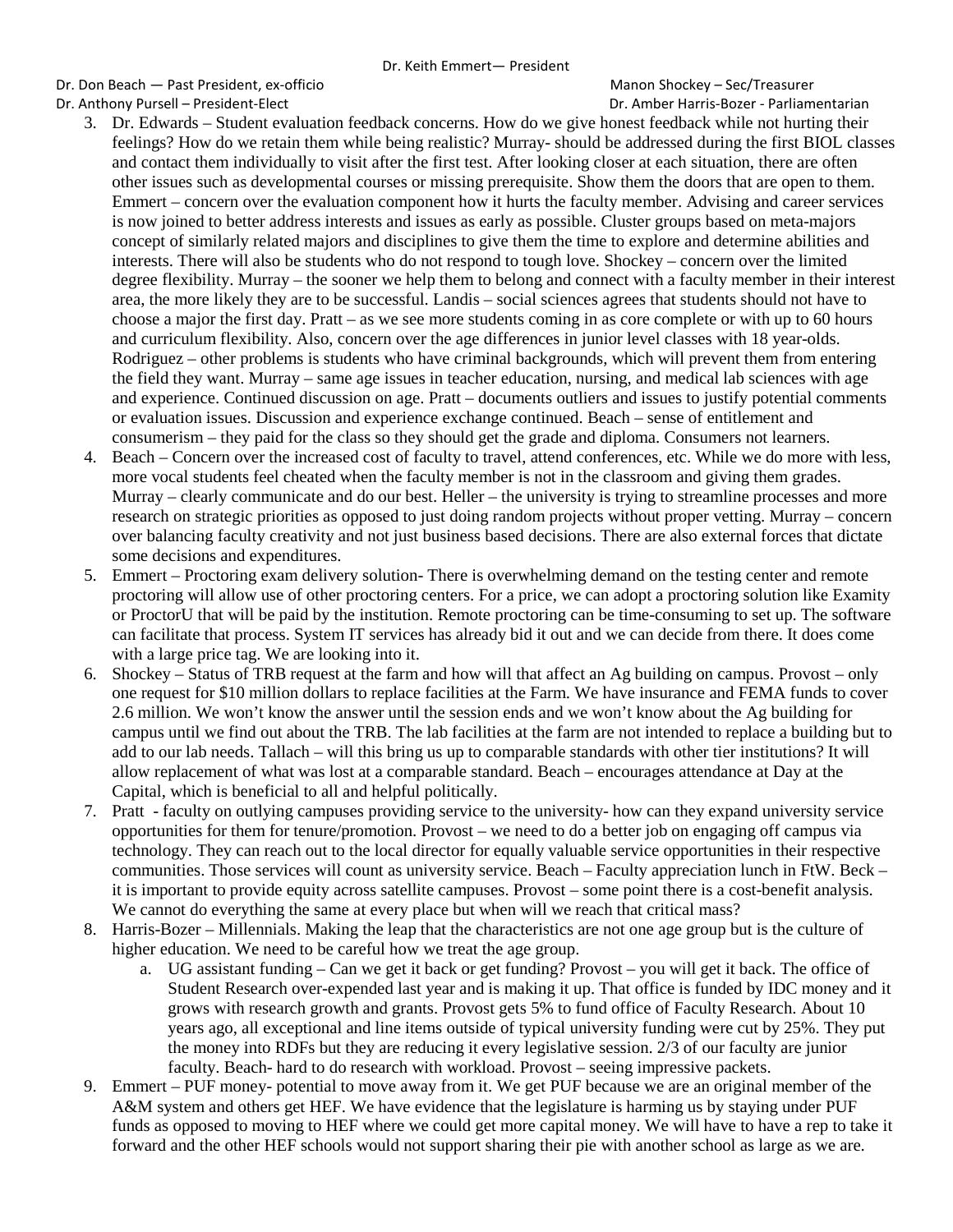Dr. Don Beach — Past President, ex-officio et al. (2008) Manon Shockey – Sec/Treasurer Dr. Anthony Pursell – President-Elect Dr. Amber Harris-Bozer - Parliamentarian

- 10. Fulk Workload How soon will there be a faculty cohort with exceptional expectations will become the standard. Rumors are that administration will try to move to Tier 1 research institution. Provost – We are not vying for this due to limited research funds. Not currently aspiring to this. The system would like an emerging research institution; however, even the potential merger of Corpus and Kingsville would not achieve the required dollar amount. They did have conversations with each college in a what-if scenario. We benchmark against Sam Houston and SFA. We are currently in the Carnegie Masters level. Fulk- What is their teaching load? Provost – we are typical in our level of classification.
- 11. Emmert Day of service on April 6<sup>th</sup>. We did not get much support in terms of freebies, recruiting, etc. Provost See Denae Dorris and let her know what level so she can locate the appropriate items.
- 12. Emmert Teaching load can you give us some ideas of reasonable and equitable report that justifies allotments. Provost- Report A tool can be of great value as it allows you to look at all contributions, remote, travel time, etc. for identifying a big picture of work to see who is truly overloaded and who is doing what is required. We would need to negotiate with the DH's to see if we could reinstitute it. Emmert – Graduate release time. Provost – automatic release is more doable in the spring rather than the fall and no more than two people at a time. Emmert – concern over the loss of release time. Landis – it is in the workload rule that we are entitled to it so the problem is that we are not getting credit for it. Emmert - The policy needs more teeth. Provost – propose it as spring release and it may get more support from the DH, not fall.
- 13. Shockey Gough/Moody renovations supposed to rehab for IT services to consolidate for efficiency. Preproposal was affordable but with asbestos abatement was 2.5x's the original. The President is prioritizing the projects based on the realistic numbers. Four projects are over-budget so he will have to prioritize the top two.
- 14. Fulk Release time. Members of the department are uncomfortable with what is expected from release time, the scholarly product. Provost – approved by the DH and share with your colleagues how you used your time. There must be agreement with the DH on what the deliverable is. We could develop a menu of possible deliverables for you to choose from but does not want to be overly prescriptive to allow for curricular differences.

# **UNIVERSITY COMMITTEES: There were no committee reports at this meeting!**

Reports/Committee assignments

- A. **Academic Advising Council** (Shockey) –
- B. **Academic Assessment, University Evaluation and Effectiveness** (Edwards) –
- C. **Academic Council** (Emmert) –
- D. **Academic Council Executive Team** (Emmert) –
- E. **Academic Standards** (Emmert) –
- F. **Applied Learning Experiences Council** (Pate, Rogers) –
- G. **Athletic Council** (Beach) –
- H. **Campus Carry Council** (Emmert) –
- I. **Campus Ethics, Compliance, and Enterprise Risk Management** (Rodriguez) –
- J. **CII Advisory Council** (Heller) –
- K. **Commencement and Convocation Committee** (Pursell) –
- L. **Developmental Education Advisory Council** (Urban) –
- M. **Digital Media Advisory Committee** (Pate) –
- N. **Distance Learning Advisory Council** (Heller) –
- O. **Diversity Taskforce** (Landis) -
- P. **Educator Preparation Council** (Tallach) –
- Q. **Emergency Management Council** (Emmert) –
- R. **Employee Benefits Committee** –
- S. **Environmental Advisory Committee** –
- T. **Faculty Development Committee** (Pursell) –
- U. **General Education and Academic Assessment Committee** (Edwards) –
- V. **Interdisciplinary Degree Programs Committee** (Shockey) –
- W. **International Education Advisory Council** (Landis, Urban) –
- X. **Library Committee** (Emmert) –
- Y. **Parking Committee** (Emmert) –